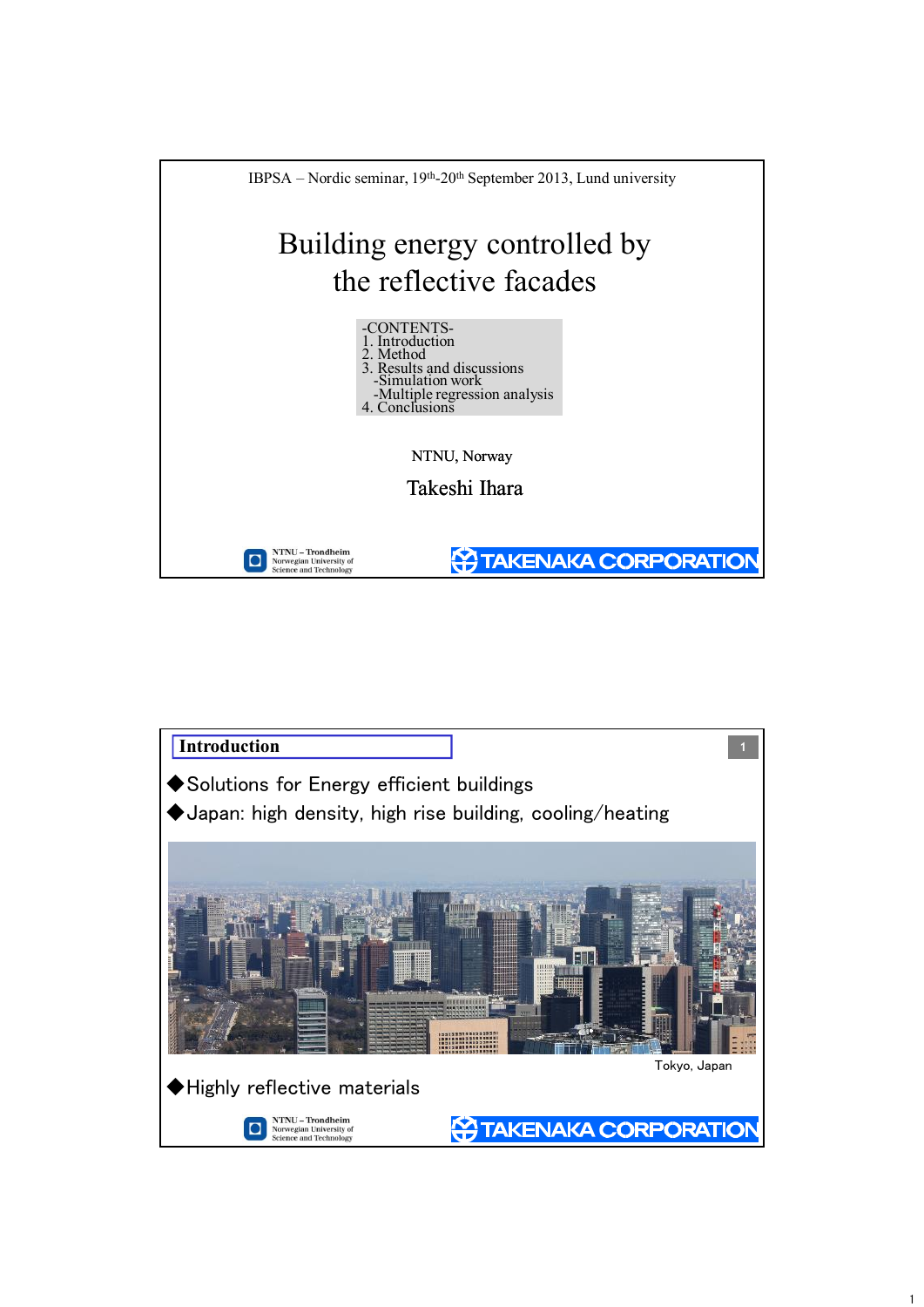

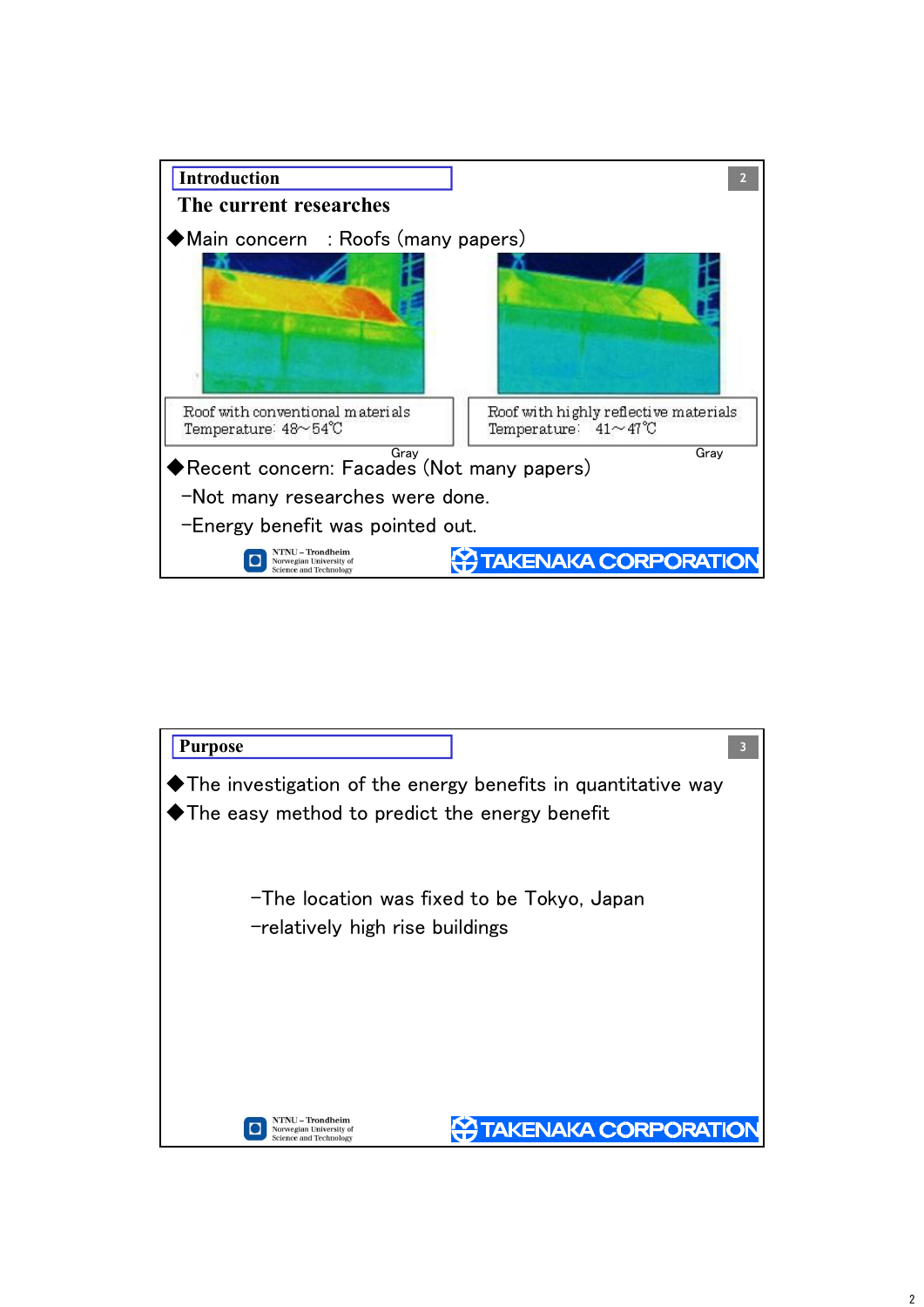

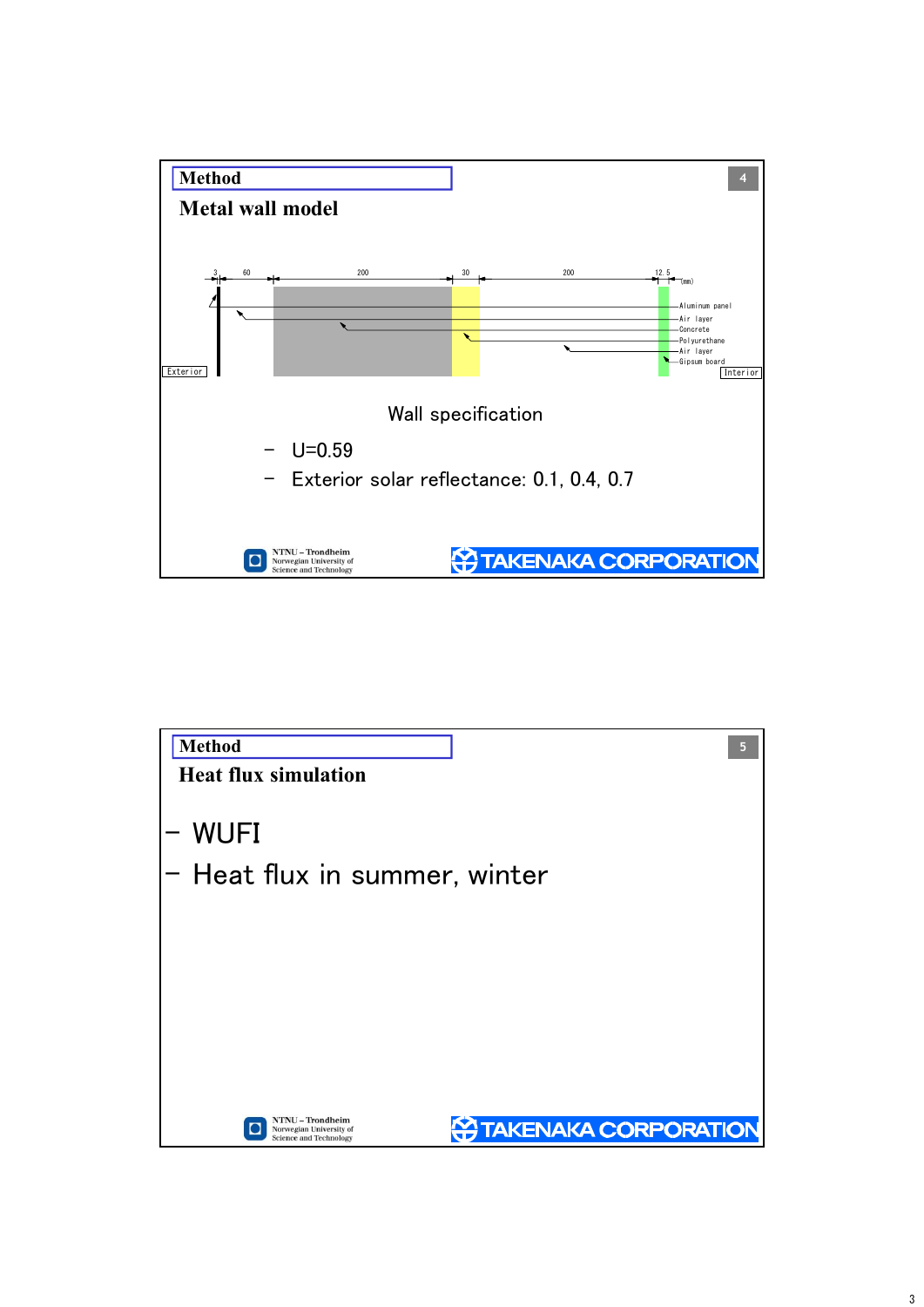|                                                                                                                                                                                                                  | <b>Method</b><br><b>Annual energy simulation</b>                             | 6                               |  |  |  |  |  |  |
|------------------------------------------------------------------------------------------------------------------------------------------------------------------------------------------------------------------|------------------------------------------------------------------------------|---------------------------------|--|--|--|--|--|--|
|                                                                                                                                                                                                                  | <b>WUFI Plus</b>                                                             |                                 |  |  |  |  |  |  |
| No.                                                                                                                                                                                                              | <b>Parameters</b>                                                            | contents                        |  |  |  |  |  |  |
|                                                                                                                                                                                                                  | The number of floors                                                         | 5, 15, 30 floors                |  |  |  |  |  |  |
| 2                                                                                                                                                                                                                | A floor aspect ratio                                                         | 0.49, 1.00, 2.04                |  |  |  |  |  |  |
| 3                                                                                                                                                                                                                | A floor area                                                                 | 1225, 2401, 3969 m <sup>2</sup> |  |  |  |  |  |  |
| 4                                                                                                                                                                                                                | The ratio of the window area to the wall area                                | 10, 20, 40%                     |  |  |  |  |  |  |
| 5                                                                                                                                                                                                                | The wall solar reflectance                                                   | 0.1, 0.4, 0.7                   |  |  |  |  |  |  |
| $\blacklozenge$ The fixed parameters<br>$\neg$ Office<br>-Rectangular buildings (north-south direction) were considered.<br>-Location: Tokyo, Japan<br>-U value: 0.86(roof), 1.99(slab), 3.39(intermediate slab) |                                                                              |                                 |  |  |  |  |  |  |
|                                                                                                                                                                                                                  | $\blacklozenge$ 243 (= 3 <sup>5</sup> )models were simulated.                |                                 |  |  |  |  |  |  |
|                                                                                                                                                                                                                  | NTNU – Trondheim<br>Norwegian University of<br><b>Science and Technology</b> | <b>ENAKA CORPORATION</b>        |  |  |  |  |  |  |

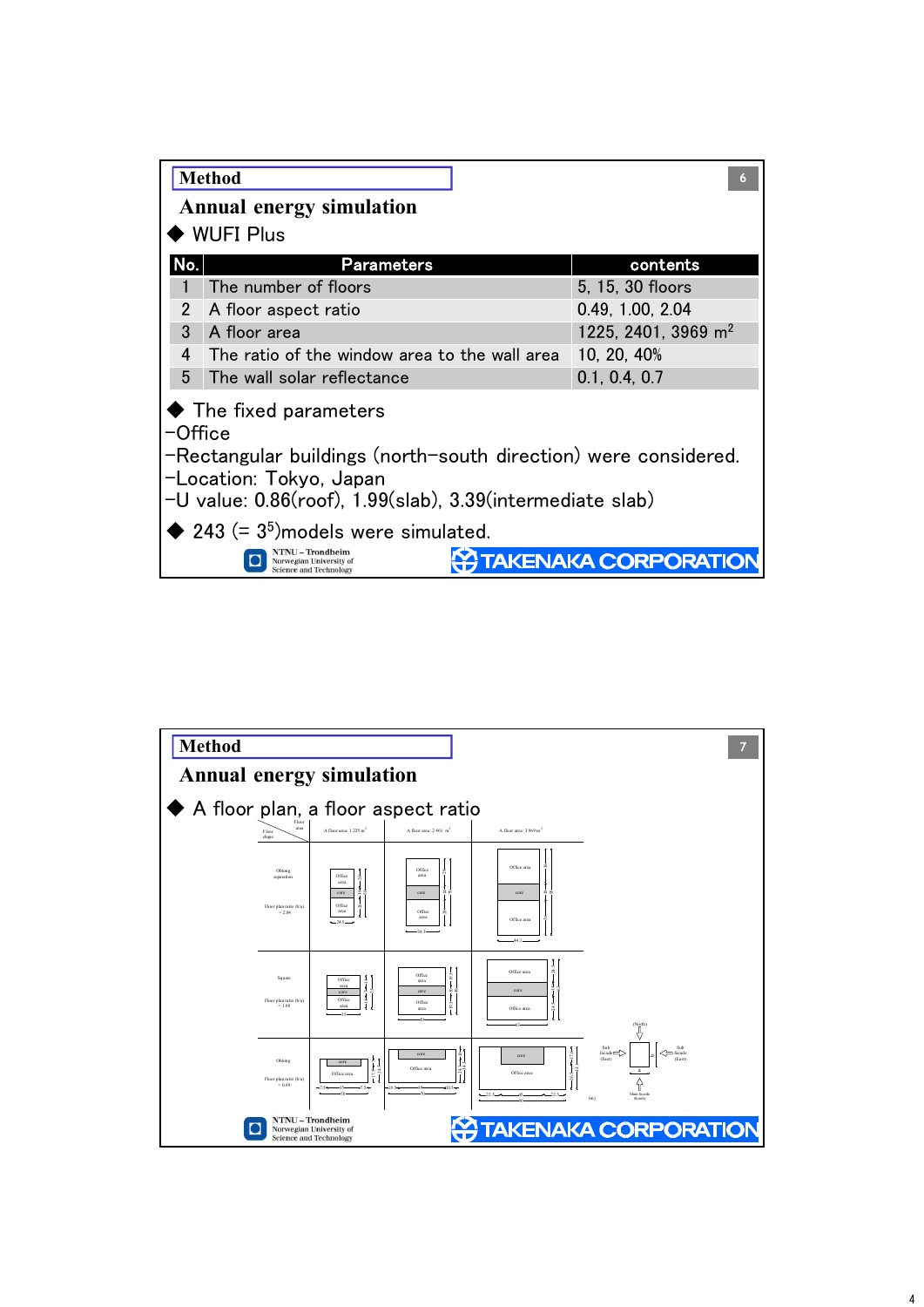

| <b>Method</b>                                              |                                                                                     |                         |                                   |  |                             |  |                                               |                                                                  | 9 |  |
|------------------------------------------------------------|-------------------------------------------------------------------------------------|-------------------------|-----------------------------------|--|-----------------------------|--|-----------------------------------------------|------------------------------------------------------------------|---|--|
| <b>Annual energy simulation</b>                            |                                                                                     |                         |                                   |  |                             |  |                                               |                                                                  |   |  |
| $\blacklozenge$ Inner loads, HVAC design for <b>office</b> |                                                                                     |                         |                                   |  |                             |  |                                               |                                                                  |   |  |
| Indoor load                                                |                                                                                     |                         | Weekdavs                          |  |                             |  | Weekends                                      |                                                                  |   |  |
|                                                            |                                                                                     | 09.00-17.00             |                                   |  | 17.00-21.00                 |  | 09.00-17.00                                   | <b>Assumption</b>                                                |   |  |
| Occupant density                                           | (person/m <sup>2</sup> )                                                            | 0.1                     |                                   |  | 0.03                        |  | 0.003                                         | Adult sitting to work                                            |   |  |
| Technical equipment                                        | (W/m <sup>2</sup> )                                                                 | 26                      |                                   |  | 8                           |  | 0.78                                          | Lighting, computer, etc.                                         |   |  |
|                                                            |                                                                                     |                         |                                   |  |                             |  |                                               |                                                                  |   |  |
|                                                            | Indoor climate design                                                               |                         |                                   |  |                             |  |                                               | Assumption                                                       |   |  |
| Maximum temperature for cooling                            |                                                                                     | $C^{\circ}$ C)          | 25                                |  |                             |  | Constant value during 1year                   |                                                                  |   |  |
| Minimum temperature for heating                            |                                                                                     | $(^{\circ}C)$           | 22                                |  |                             |  | Constant value during 1 vear                  |                                                                  |   |  |
| Maximum relative humidity for dehumidification             |                                                                                     | (%                      | 50<br>Constant value during 1year |  |                             |  |                                               |                                                                  |   |  |
| Minimum humidity for humidification                        |                                                                                     | (% RH)                  | 60                                |  | Constant value during 1year |  |                                               |                                                                  |   |  |
| Mechanical ventilation                                     |                                                                                     | (m3/hr/m <sup>2</sup> ) | 2.5                               |  |                             |  |                                               | Natural ventilation is not assumed. Controlled with temperature. |   |  |
| Air change rate through infiltration                       |                                                                                     | (1/hr)                  | 0.1                               |  |                             |  |                                               |                                                                  |   |  |
| Maximum concentration of carbon dioxide                    |                                                                                     | (ppm)                   | 1000                              |  |                             |  |                                               |                                                                  |   |  |
|                                                            |                                                                                     |                         |                                   |  |                             |  |                                               |                                                                  |   |  |
| <b>HVAC</b>                                                |                                                                                     |                         | Weekdavs                          |  | Weekends                    |  |                                               | <b>Assumption</b>                                                |   |  |
|                                                            |                                                                                     | 08.00-17.00             | 17.00-21.00                       |  | 09.00-17.00                 |  |                                               |                                                                  |   |  |
| Heating system, heating power                              | (kW/m <sup>2</sup> )                                                                | 0.110                   | 0.036                             |  | 0.110                       |  |                                               | All indoor area is heated or cooled. Time delay from             |   |  |
| Cooling system, cooling power                              | (kW/m <sup>2</sup> )                                                                | 0.140                   | 0.046                             |  | 0.140                       |  | zero to maximum heating power is not assumed. |                                                                  |   |  |
| Mechanical ventilation                                     | (m3/hr/m <sup>2</sup> )                                                             | 2.5                     | 0.75                              |  | 0.075                       |  |                                               | Efficiency of heat recovery 80%, moisture is 0%.                 |   |  |
|                                                            | <b>NTNU - Trondheim</b><br>Norwegian University of<br><b>Science and Technology</b> |                         |                                   |  |                             |  |                                               | <b>TAKENAKA CORPORATION</b>                                      |   |  |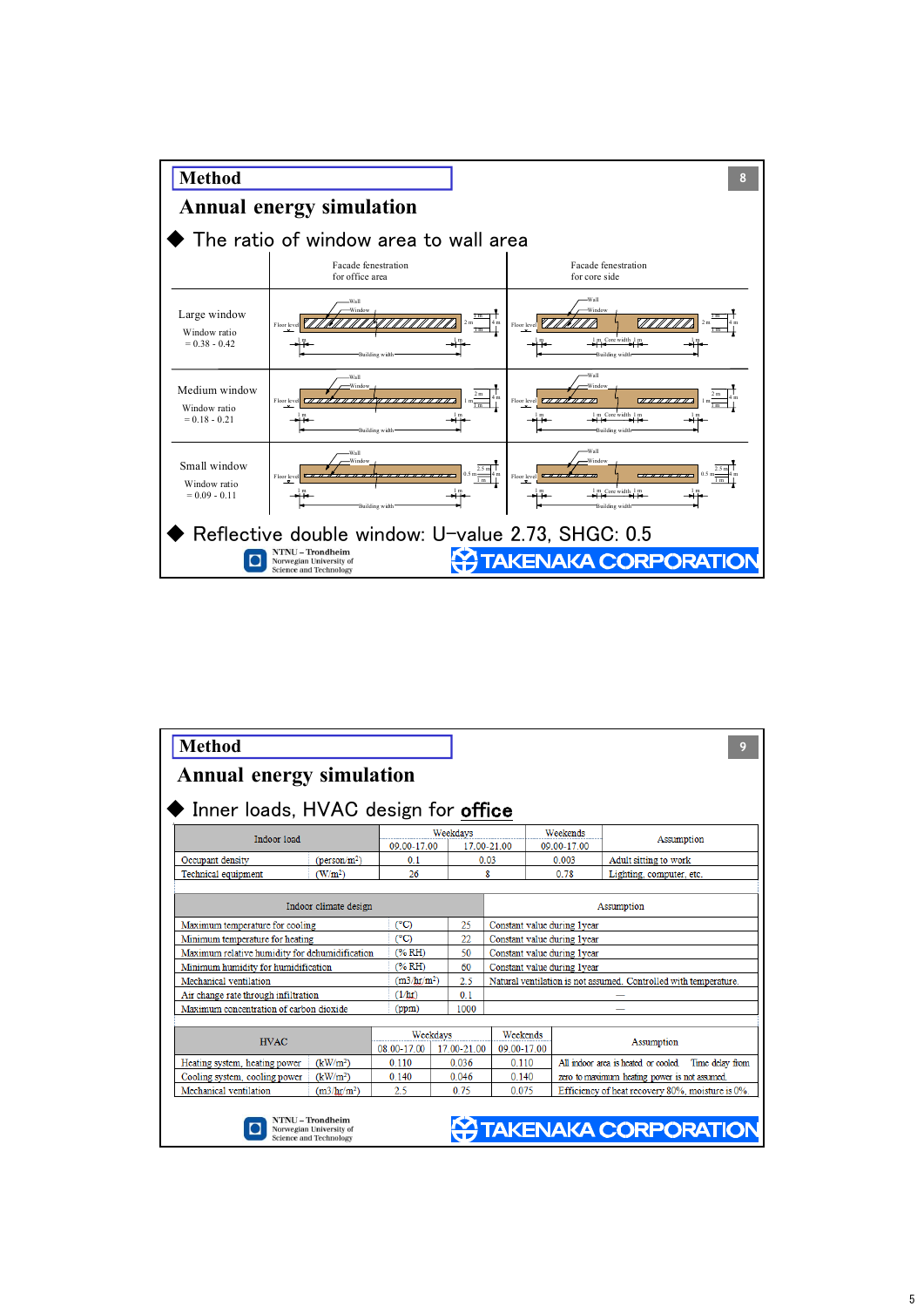

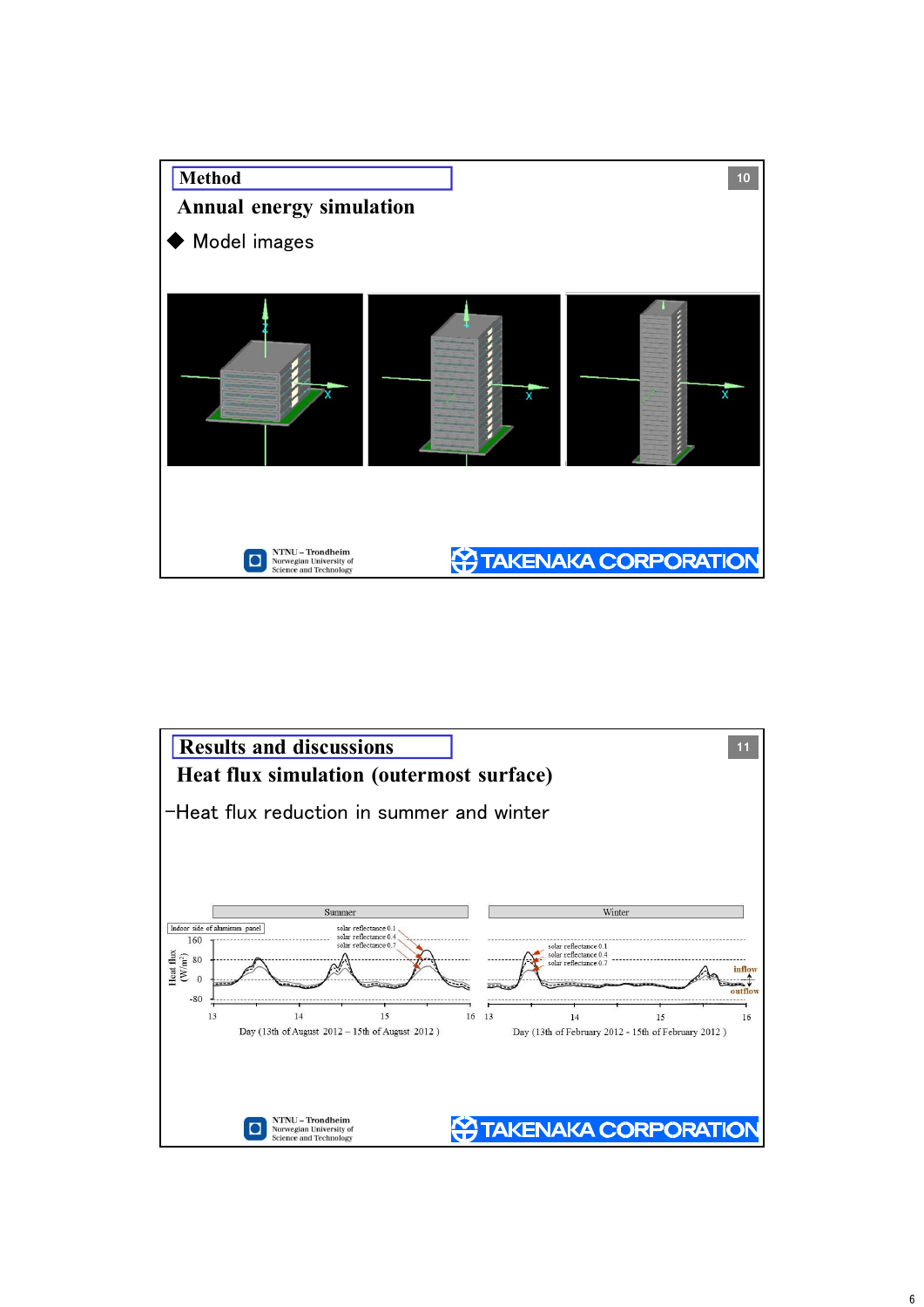

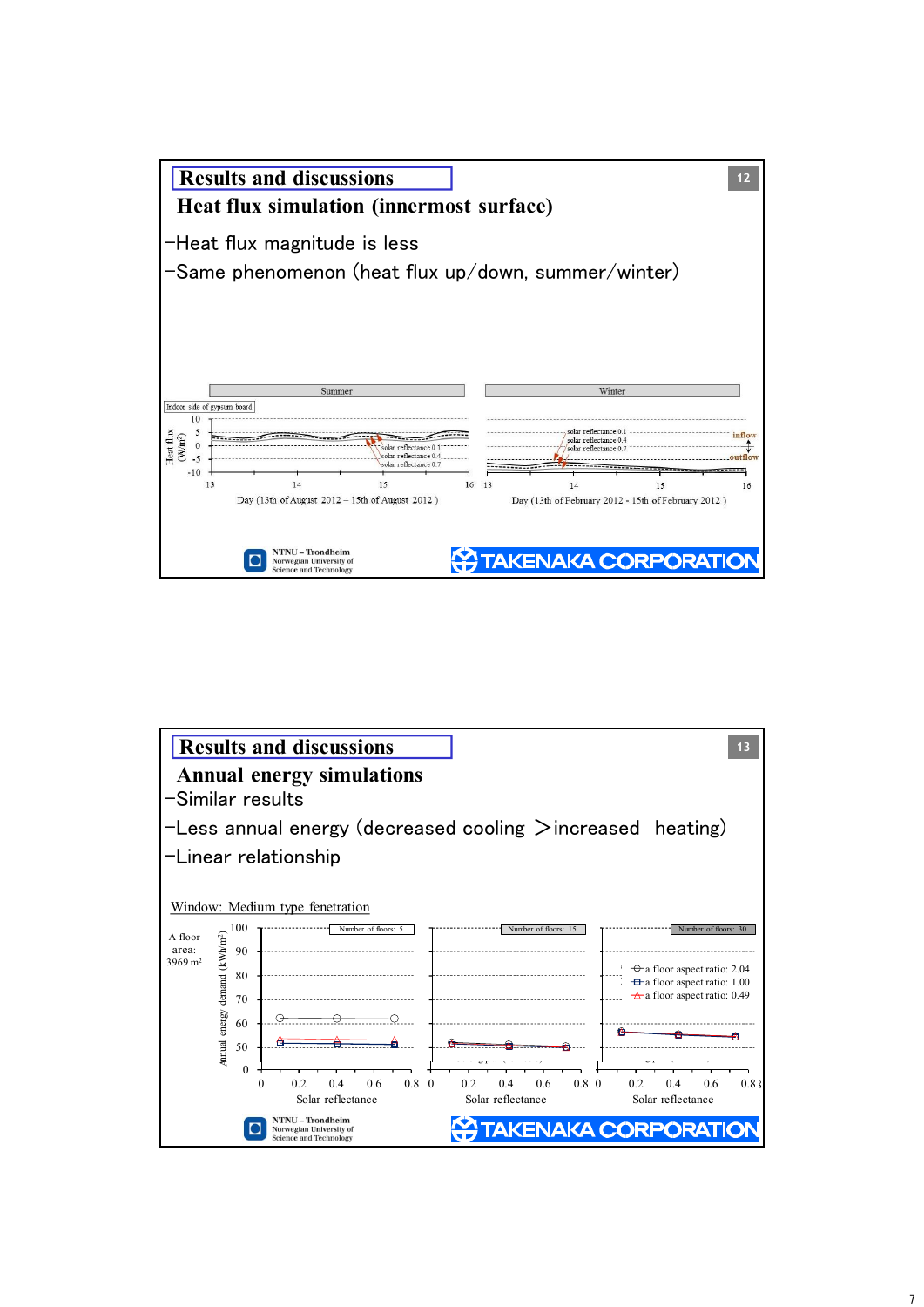

| <b>Multiple regression analysis</b><br>-The cooling energy is not able to be expressed as a polynomial<br>expression with five variables.<br>-Window ratio strongly affected the cooling energy. |                                          |             |                |                                                                                                        |  |  |  |  |  |
|--------------------------------------------------------------------------------------------------------------------------------------------------------------------------------------------------|------------------------------------------|-------------|----------------|--------------------------------------------------------------------------------------------------------|--|--|--|--|--|
| Dependent variable                                                                                                                                                                               | Independent variable                     | Coefficient | t-value        | $R^2$ : Adjusted coefficient<br>of determination                                                       |  |  |  |  |  |
|                                                                                                                                                                                                  | An intercept<br>$(-)$                    | 32.93       | **<br>22.42    |                                                                                                        |  |  |  |  |  |
|                                                                                                                                                                                                  | The number of floors<br>$(-)$            | 0.54        | **<br>15.86    |                                                                                                        |  |  |  |  |  |
| Cooling energy demand                                                                                                                                                                            | $(m^2)$<br>A floor area                  | $-0.0035$   | **<br>$-11.14$ | $88\%$ *                                                                                               |  |  |  |  |  |
| $(kW/m^2$ /year)                                                                                                                                                                                 | A floor plan ratio<br>$(\textnormal{-})$ | $-0.20$     | $-0.36$        |                                                                                                        |  |  |  |  |  |
|                                                                                                                                                                                                  | Window ratio<br>$(-)$                    | 103.98      | **<br>36.80    |                                                                                                        |  |  |  |  |  |
|                                                                                                                                                                                                  | Solar reflectance<br>$(-)$               | $-3.34$     | **<br>$-2.33$  |                                                                                                        |  |  |  |  |  |
| NTNU – Trondheim<br>Norwegian University of                                                                                                                                                      |                                          |             |                | means p-value is less than $10\%$ .<br>* means p-value is less than 5%.<br><b>TAKENAKA CORPORATION</b> |  |  |  |  |  |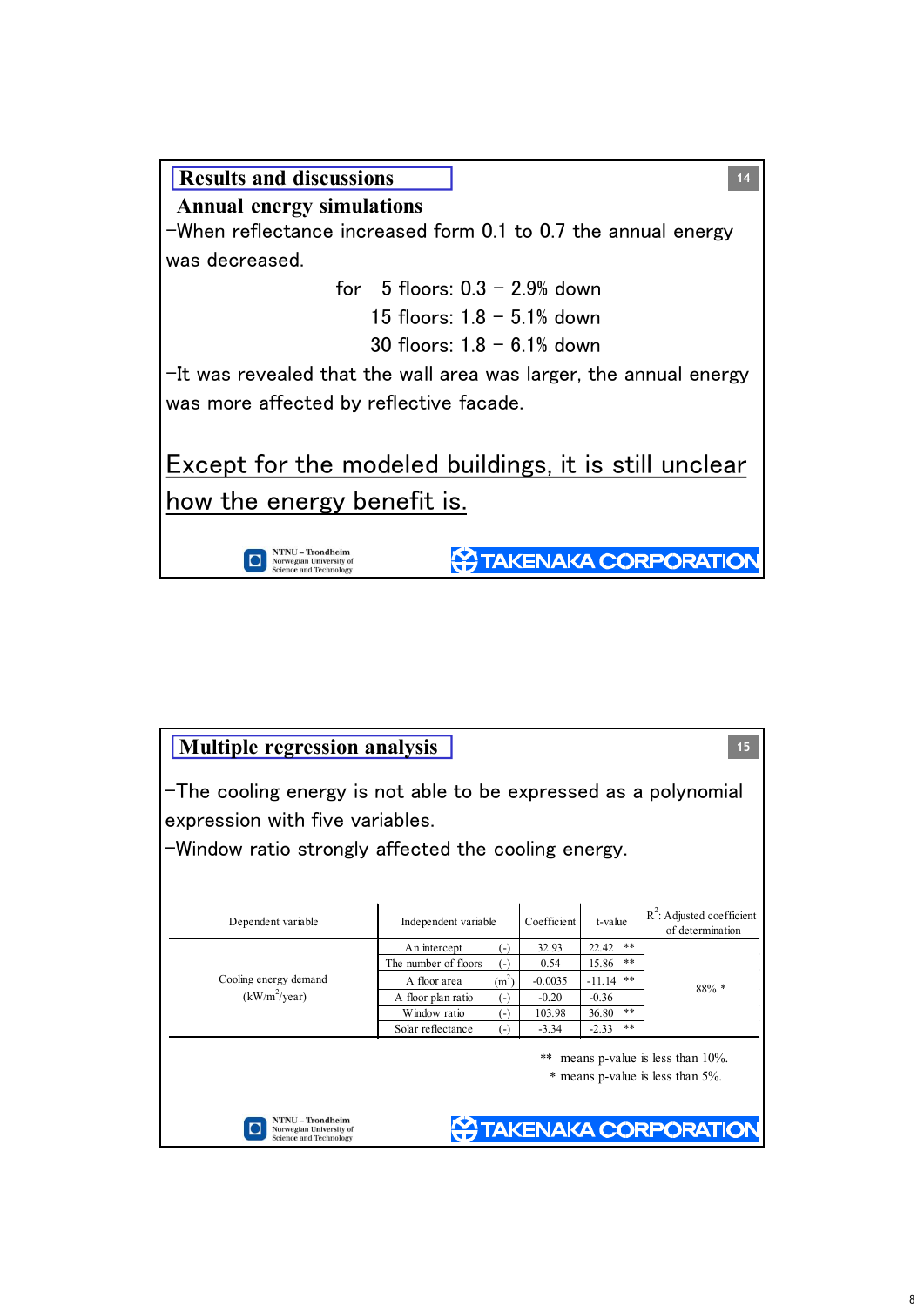| <b>Multiple regression analysis</b><br>16                                                                                                            |                                                     |                 |                       |                                                  |  |  |  |  |  |
|------------------------------------------------------------------------------------------------------------------------------------------------------|-----------------------------------------------------|-----------------|-----------------------|--------------------------------------------------|--|--|--|--|--|
| -The heating energy is not able to be expressed as a polynomial<br>expression with five variables.                                                   |                                                     |                 |                       |                                                  |  |  |  |  |  |
| $-A$ floor plan ratio affected the heating demand.                                                                                                   |                                                     |                 |                       |                                                  |  |  |  |  |  |
| Dependent variable                                                                                                                                   | Independent variable                                | Coefficient     | t-value               | $R^2$ : Adjusted coefficient<br>of determination |  |  |  |  |  |
|                                                                                                                                                      | An intercept<br>$(-)$                               | 13.51           | **<br>10.19           |                                                  |  |  |  |  |  |
|                                                                                                                                                      | The number of floors<br>$(-)$                       | $-0.50$         | **<br>$-16.10$        |                                                  |  |  |  |  |  |
| Heating energy demand                                                                                                                                | (m <sup>2</sup> )<br>A floor area                   | $-0.000082$     | $-0.29$               | 53% *                                            |  |  |  |  |  |
| $(kW/m^2/year)$                                                                                                                                      | A floor plan ratio<br>$(-)$                         | 1.37            | **<br>2.79            |                                                  |  |  |  |  |  |
|                                                                                                                                                      | Window ratio<br>$(-)$<br>Solar reflectance<br>$(-)$ | $-7.18$<br>0.67 | **<br>$-2.82$<br>0.52 |                                                  |  |  |  |  |  |
| means p-value is less than $10\%$ .<br>* means p-value is less than 5%.<br>NTNI – Trondheim<br><b>AKENAKA CORPORATION</b><br>Norwegian University of |                                                     |                 |                       |                                                  |  |  |  |  |  |

| <b>Multiple regression analysis</b><br>17                                                                                               |                               |             |                   |                                                  |  |  |  |  |  |
|-----------------------------------------------------------------------------------------------------------------------------------------|-------------------------------|-------------|-------------------|--------------------------------------------------|--|--|--|--|--|
| -The annual energy is expressed as a polynomial expression with<br>five variables.<br>- Window ratio affected the annual energy demand. |                               |             |                   |                                                  |  |  |  |  |  |
|                                                                                                                                         |                               |             |                   |                                                  |  |  |  |  |  |
| Dependent variable                                                                                                                      | Independent variable          | Coefficient | t-value           | $R^2$ : Adjusted coefficient<br>of determination |  |  |  |  |  |
|                                                                                                                                         | An intercept<br>$(-)$         | 46.44       | **<br>33.58       |                                                  |  |  |  |  |  |
|                                                                                                                                         | The number of floors<br>$(-)$ | 0.045       | **<br>1.41        |                                                  |  |  |  |  |  |
| Annual energy demand                                                                                                                    | $(m^2)$<br>A floor area       | $-0.0036$   | **<br>-12.11      | $86\% *$                                         |  |  |  |  |  |
| $(kW/m^2$ /year)                                                                                                                        | A floor plan ratio<br>$(-)$   | 1.17        | **<br>2.29        |                                                  |  |  |  |  |  |
|                                                                                                                                         | Window ratio<br>$(-)$         | 96.80       | **<br>36.38<br>** |                                                  |  |  |  |  |  |
| Solar reflectance<br>$-2.67$<br>$-1.98$<br>$(-)$<br>means p-value is less than $10\%$ .<br>**<br>* means p-value is less than 5%.       |                               |             |                   |                                                  |  |  |  |  |  |
| NU – Trondheim<br><b>TAKENAKA CORPORATION</b><br>Norwegian University of<br><b>Science and Technology</b>                               |                               |             |                   |                                                  |  |  |  |  |  |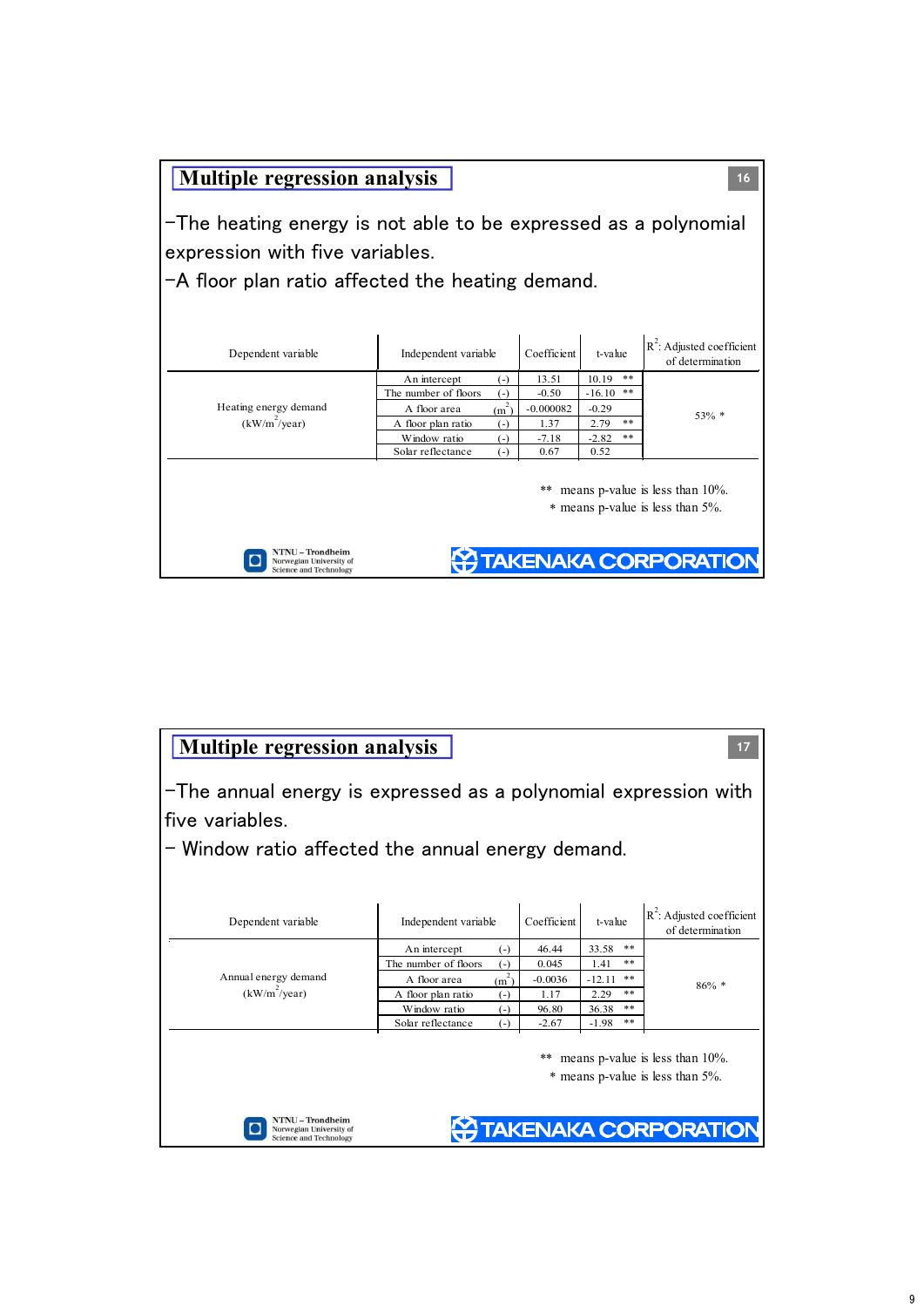## **Multiple regression analysis**

 $-$ The decreased annual energy is the energy amount difference between reflectance  $(0.1)$  and another reflectance  $(0.4$  or 0.7). -Solar reflectance affected the decreased annual energy demand.

**18**

| Dependent variable                                                           | Independent variable | Coefficient |            | t-value | $R^2$ : Adjusted coefficient<br>of determination                       |
|------------------------------------------------------------------------------|----------------------|-------------|------------|---------|------------------------------------------------------------------------|
|                                                                              | An intercept         | $(-)$       | $-0.31$    | $-3.19$ | **                                                                     |
|                                                                              | The number of floors | $(-)$       | 0.030      | 13.09   | **                                                                     |
| The decreased annual energy demand                                           | A floor area         | $(m^2)$     | $-0.00013$ | $-6.16$ | **<br>$80\% *$                                                         |
| $(kW/m^2$ /year)                                                             | A floor plan ratio   | $(-)$       | $-0.010$   | $-0.28$ |                                                                        |
|                                                                              | Window ratio         | $(-)$       | $-0.44$    | $-2.33$ | **                                                                     |
|                                                                              | Solar reflectance    | $(-)$       | 2.66       | 27.68   | **                                                                     |
|                                                                              |                      |             |            |         | ** means p-value is less than 10%.<br>* means p-value is less than 5%. |
| NTNU – Trondheim<br>Norwegian University of<br><b>Science and Technology</b> |                      |             |            |         | <b>HA TAKENAKA CORPORATION</b>                                         |

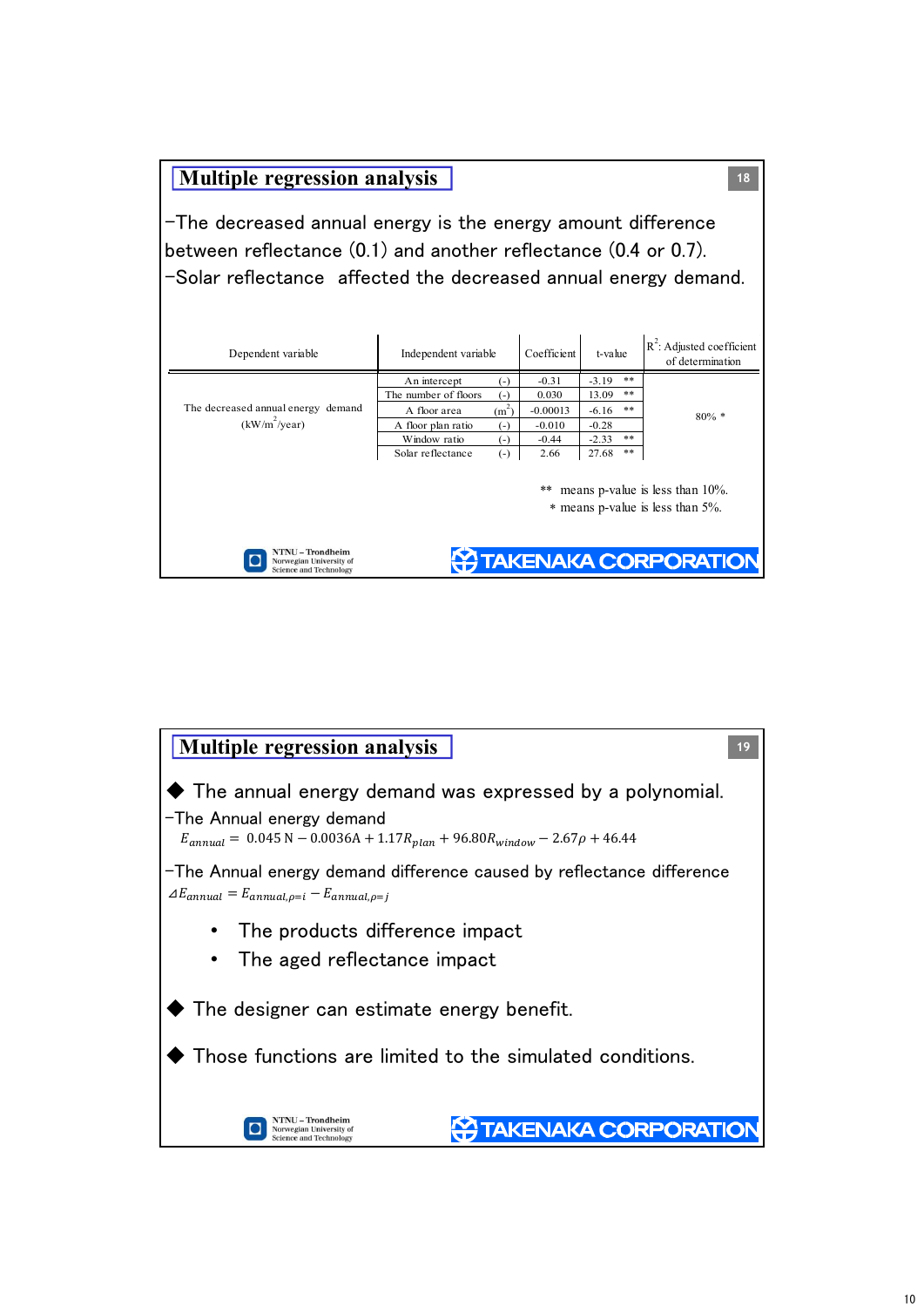